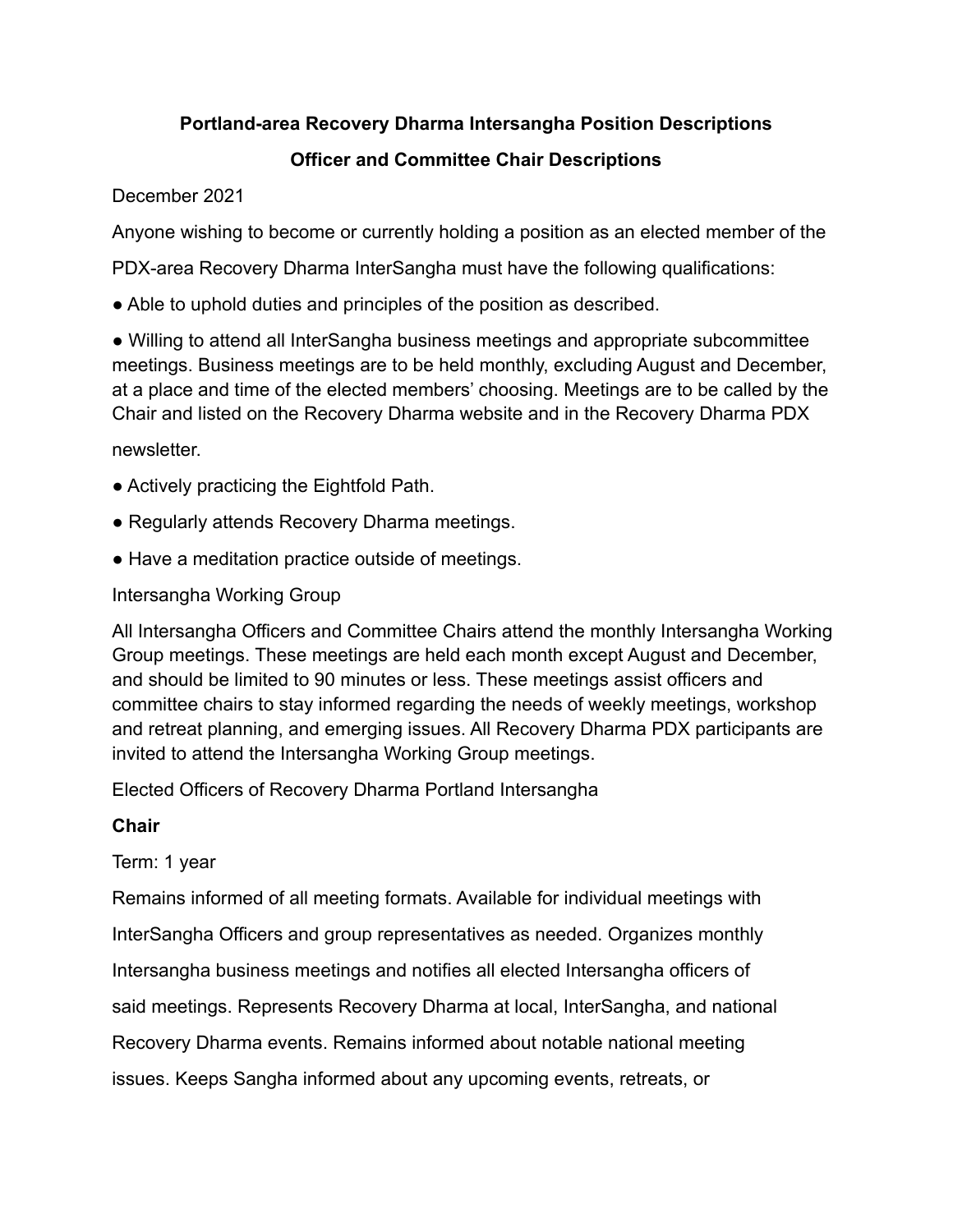changes pertaining to local and national groups. Prepares agenda for quarterly InterSangha meetings. Actively participates on Program Committee. Maintains order and runs quarterly InterSangha meetings according to established format. References relevant national, local, and online meetings listings to ensure they match and are kept up-to-date. Schedules and maintains all Intersangha Zoom accounts. Serves as the financial counterpart to the Treasurer when Treasurer is unavailable.

Beginning in 2020, the Chair position will be occupied by the outgoing Co-Chair.

### **Co-Chair**

Term: 1 year

Acquires knowledge of how to carry out the duties of the Chair. In absence of the Chair, shall accept the full duties of the Chair. Shall carry out various duties assigned by the Chair. The Co-Chair helps the Intersangha by assisting all position holders and Intersangha members. In the absence of a Social Media Chair, shall post all scheduled Intersangha meetings and events in the Facebook group and the Recovery Dharma PDX website. In the absence of a Newsletter Chair, maintains monthly newsletter. Works with Programs Chair as needed to coordinate visits from teachers and other visitors. Steps into Chair role at the end of 1 year term.

### **Secretary**

Term 1 year

Records and keeps minutes of all business during InterSangha meetings. Reads "old business" and calls for future agenda items to be taken into account. Maintains record of open agenda items. Maintains phone list of individual meeting service position people Circulates approved minutes and makes minutes available to webmaster. Works with Chair and Co-Chair to prepare agenda for meetings. Checks that agreed actions are carried out, and keeps a record of the InterSangha's activities. Sends meeting minutes to co-secretary for review. Zoom: enable live transcription and recording of InterSangha meetings. Beginning in 2020, the Secretary position will be occupied by the outgoing Co-Secretary.

# **Co-Secretary**

Term: 1 year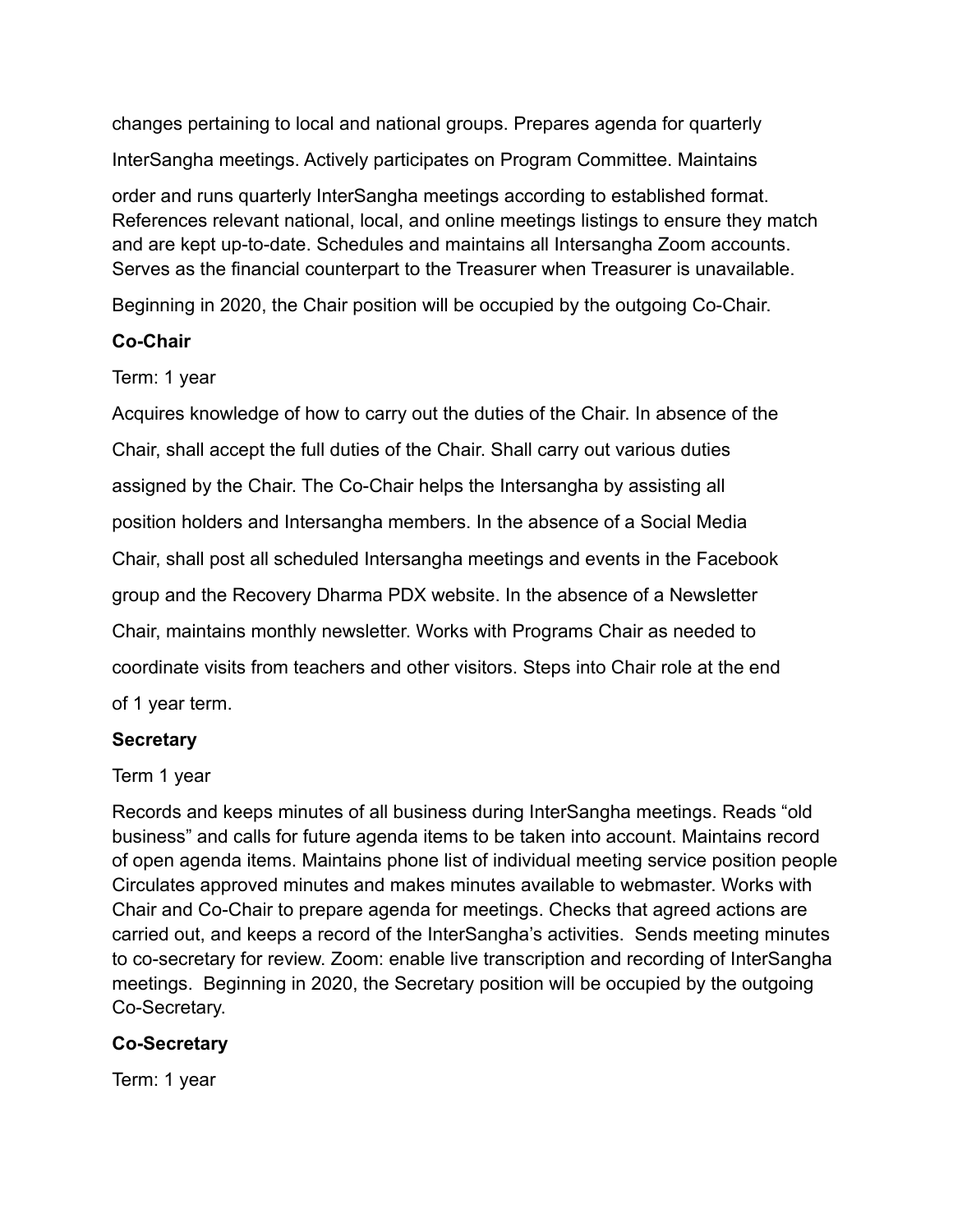Acquires knowledge of how to carry out the duties of the Secretary. In absence of the Secretary, shall accept the full duties of the Secretary. Shall carry out various duties assigned by the Secretary. Reviews meeting minutes of InterSangha meetings. Zoom: Confirm meeting is being recorded and live transcript is enabled. Steps into Secretary role at the end of 1 year term.

#### **Treasurer**

#### Term: 1 year

Qualifications for Treasurer, in addition to those above, include 1 year active participation in Recovery Dharma.

Acts as the accountant for dana accumulations that result from InterSangha activities. Such activities may include InterSangha business meetings, InterSangha sponsored Recovery Dharma workshops, InterSangha sponsored visiting teachers, fundraisers, etc. PDX area individual meetings will be autonomous and responsible for accounting for their own dana, though InterSangha treasurer may serve, when requested, as consultant for questions and troubleshooting. Maintains bookkeeping of PDX Inter-Sangha funds, manages bank account and, along with secondary signer, regularly monitors and occasionally audits the appropriate use of funds. Provides quarterly and annual financial reports, or by request of Co-Chairs or InterSangha consensus. Quarterly reports shall include but not be limited to financial reserves, year-to-date expenditures, and proposed and expected expenditures for upcoming quarters. Annual reports shall include actual expenditure report for the past year and projected budget for upcoming fiscal year. Treasurer appoints a proxy (usually the InterSangha co-chair) when unable to attend a meeting that requires or is reasonably expected to require a treasury report.

#### **Co-Treasurer**

#### Term: 1 year

Acquires knowledge of how to carry out the duties of the Treasurer. In absence of the Treasurer, shall accept the full duties of the Treasurer. Shall carry out various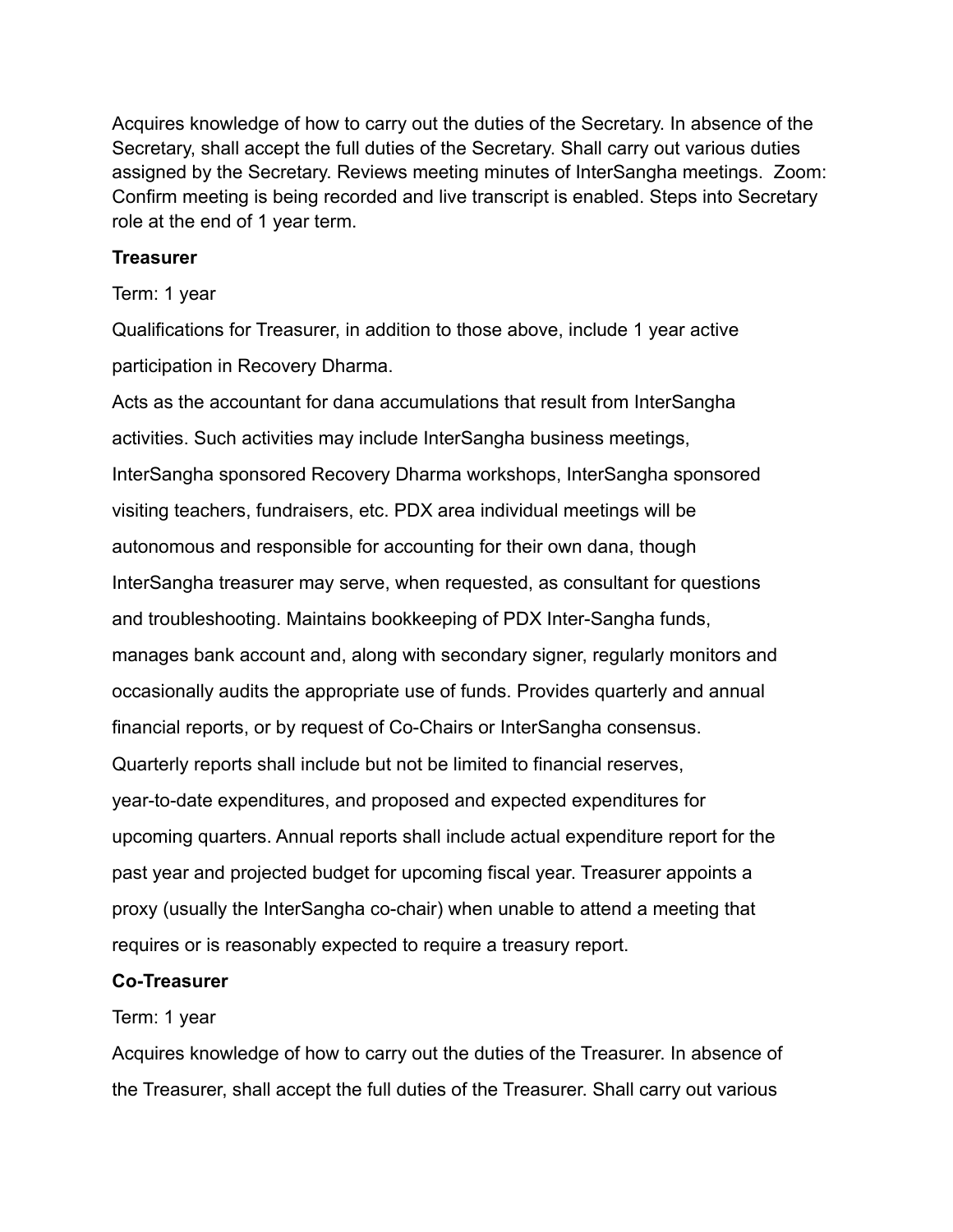duties assigned by the Treasurer. Steps into Treasurer role at the end of 1 year term.

### **Committee Chairs**

Sangha members are encouraged to volunteer for Committee Chair positions. At the annual Intersangha elections meeting, generally held in January of each year, Intersangha representatives shall provide general approval to individuals volunteering for or agree to serve in Committee Chair positions.

#### **Programs Chair**

Term: 1 year

Develops, activates, facilitates and maintains a Program Committee of at least 6 Recovery Dharma members, one of whom may be the InterSangha Chair or Co-Chair and both will always be included in Program Committee communications. Makes a reasonable effort to comprise the committee of a diverse assortment of Recovery Dharma members representing different groups in the PDX area. Assists the InterSangha in assessing community needs for educational, workshop and retreat events. Facilitates planning, acquiring of venues, soliciting of presenters, production of materials and the initiation of announcements and promotion of said events. Coordinates guest teacher events and other events of associated interest with Recovery Dharma events and the Recovery Dharma community. Develops and maintains an annual event schedule and disseminates this at quarterly Intersangha meetings.

Wise Friends Chair (need for Co-Chair)

Term: 1 year

- a. Creates and recruits a Wise Friends Committee. Calls and leads regular meetings.
- b. Participates in monthly working group meetings and quarterly InterSangha meetings.
- c. Coordinates with Portland Intersangha Programs Committee and Global Recovery Dharma
- d. Facilitates the Wise Friends Committee in promoting wise friendship by;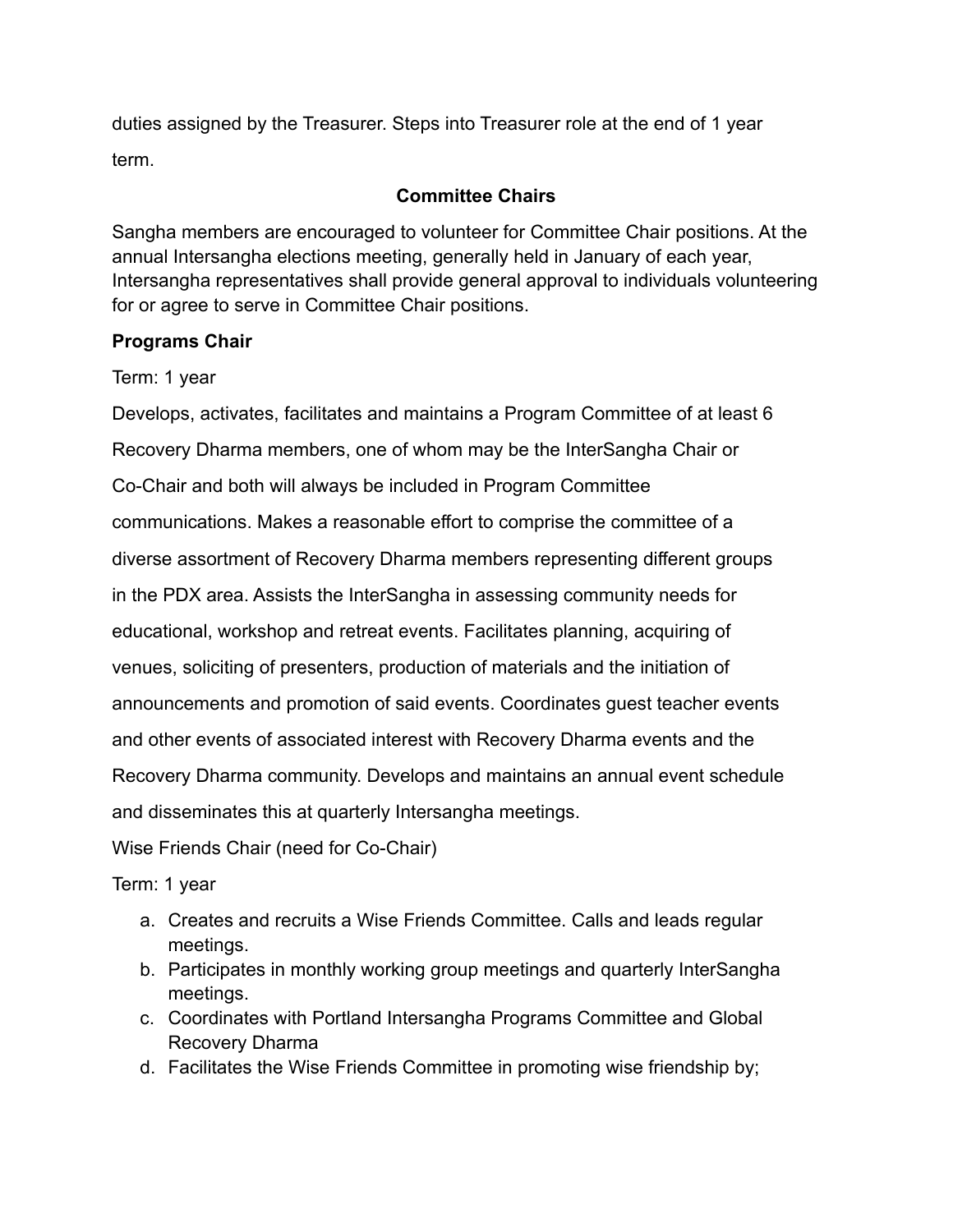- 1. pursuing and providing information for developing an understanding of the nature of Sangha, the Community of Wise Friends and varying wise friendship models, methods and practices.
- 2. encouraging community members to become wise friends supporting each other in developing and pursuing the eight-fold path for recovery and encouraging meetings to create a process for engaging members in supporting each other through mentorship, inquiry circles and study.
- 3. creating and hosting workshops on wise friendship.

# **Communications Chair**

Term: 1 year

Oversees updating and distribution/promotion of the Recovery Dharma PDX website, newsletter, and social media channels. Monitors Facebook group and other agreed-upon social media, responds to inquiries and provides information. Works with Intersangha Officers and Committee Chairs to ensure all events and important local and national business announcements are posted to website and social media. Works with Intersangha Chair and Co-Chair to keep the website-hosted meeting lists up to date. Works with Secretary and Co-Secretary to keep the website meeting minutes up to date.

# **Communications Co-Chair**

# Term: 1 year

Acquires knowledge of how to carry out the duties of the Communications Chair. Shall assist with duties of the Communications Chair as ability and availability can support. In absence of the Communications Chair, shall accept the full duties of the Communications Chair. Steps into Communications Chair role at the end of 1 year term.

# **Unity Chair**

# Term: 1 year

Promotes inter-sangha and intra-sangha unity by creating opportunities for fellowship at both the PDX Area level and the individual meeting level. Visits meetings or communicates with appropriate meeting representatives to promote